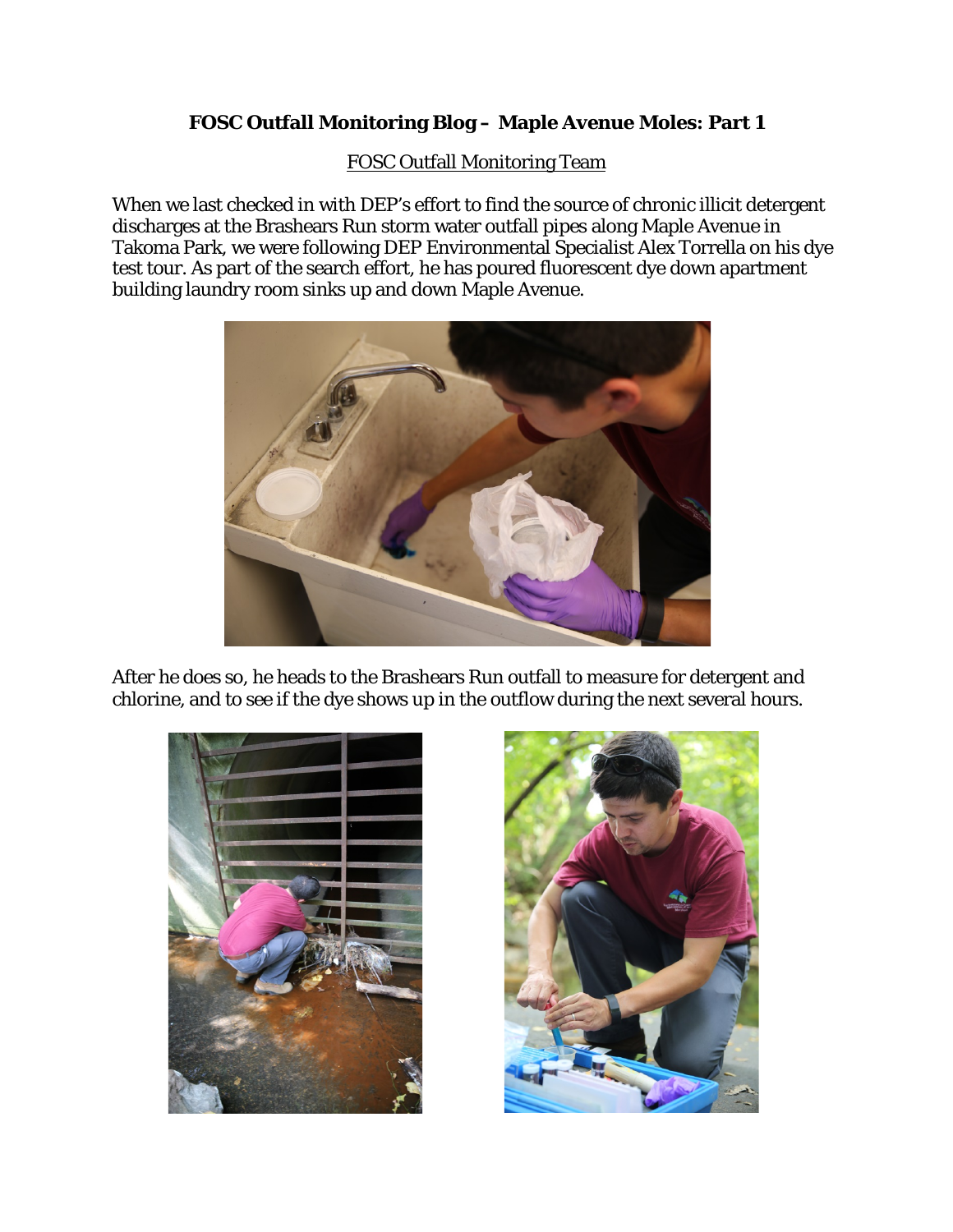If it does, it means that the apartment building's laundry room is improperly hooked up to the storm water system. If it doesn't, it means that it is time for him to move on and test the next apartment building's laundry room.

After nine months and more than a dozen apartment buildings tested, Torrella was still no closer to finding the source(s) of the daily releases. So he and DEP Environmental Compliance Supervisor Steve Martin decided it was time to take the next logical step – underground, inside the storm water system. And so it was that I recently met up with Torrella and Greg Harless, Project Manager/ Senior Inspector with Stormwater Maintenance & Consulting, as they prepared to squeeze past the Brashears Run grate and head up the 72-inch wide storm water tunnels in search of errant suds.



The plan was to wait for one of the many illicit discharges at Brashears Run to begin…